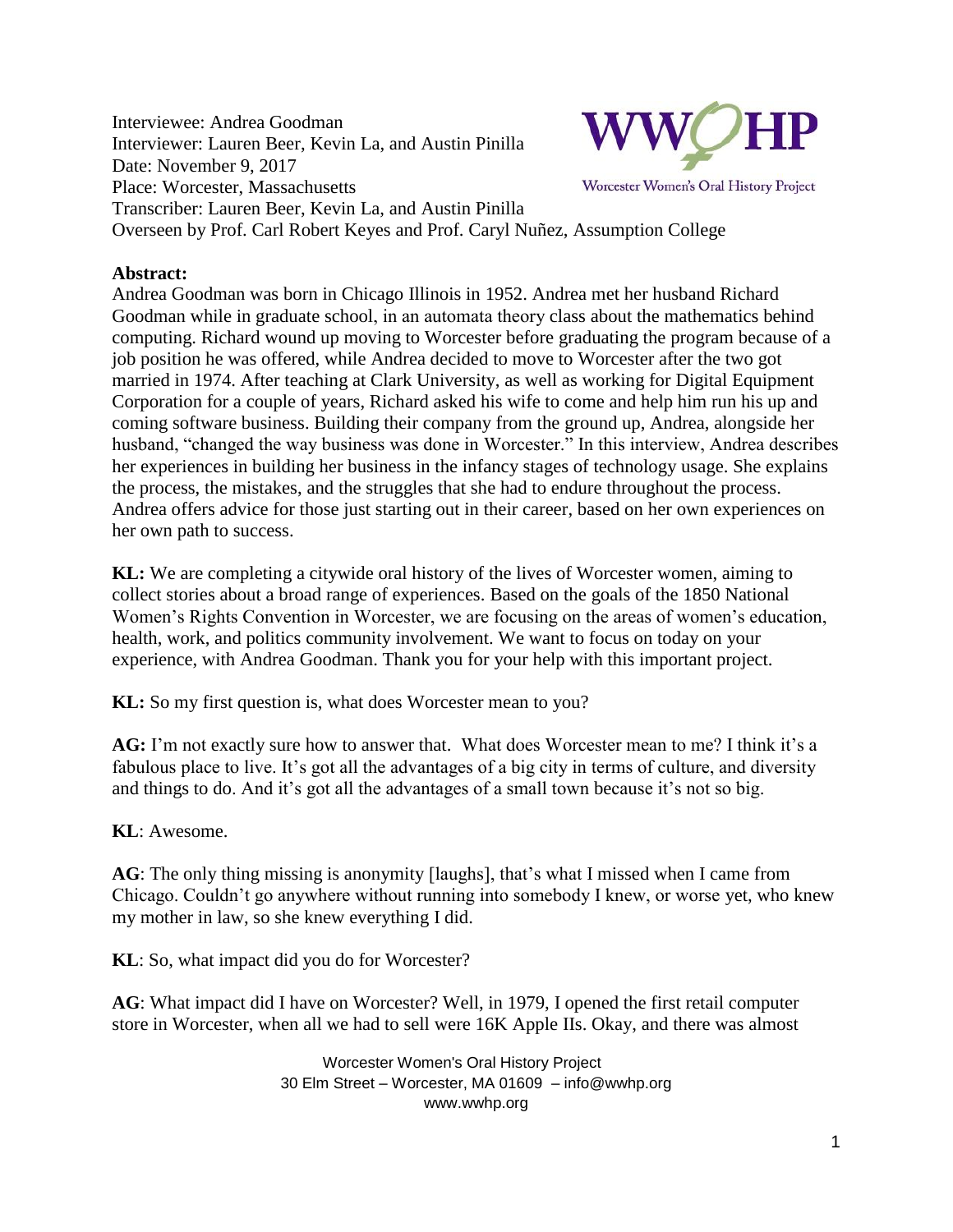nothing you could do with them yet until a spreadsheet program was developed in 1980, but we my partner and I- changed how business was done in Worcester because we started working with the big companies, and putting small computers into them, when all they had originally was big data processing departments who didn't want the small computers in the company because then all of the sudden they were encroaching on their turf. So, we had to do things like loan them to the managers so they could show what they could do with them and get-like we changed how Norton Company, who is now Saint Gobain, but at the time they were Norton Company [a Fortune 500 company]. So, that's what we did, we loaned them computers so that they could show the upper management what they could do with them. And so that they could buy them for their own departments. We also ran training, I ran the first computer classes for the Worcester Night Life, because people didn't know what to do with these things you know? You now have grown up with computers, you have–they've existed since you've been born. But they didn't exist back in the early 1980s, they were just starting. So people didn't have any idea what to do with them. So I ran classes for Worcester Nightlife. I also ran classes in my own store so people could learn how to use a small computer. They had to know how to put them together themselves; they didn't come in a box, ready to start. Nothing worked the way it does now. You know, you buy a laptop, you open it up, and it works. It didn't work that way back then. You had to set them up yourself, and we had to teach people how to do that. We had to teach them how to use the software, because none of them had ever worked software. You know, your parents may be young enough that they did, but slightly older than you, none of them had ever touched a computer. They had no idea. Word processing was just in its infancy. It didn't exist when we first started selling them. You had to buy big word processing machines, and it wasn't WYSIWYG. WYSIWYG is "what you see is what you get." You know, when you're typing on your computers now, what you see now on the screen is what you're going to get on the paper. That didn't exist, you had to embed commands to be able to put out a word processing document. So, it was all different, and nobody knew how to use it. So, that's basically what I did in Worcester. And I was the first woman on Apple Computer's Dealer Council. I was one of the people that advised Steve Jobs, and the people who worked for him, what we were seeing in the field, and what we needed from them. Not that they ever listened then either, but that's a different issue. Spreadsheet programs didn't exist when I first started. Word processing programs didn't exist when I first started. So all of that, I had to, as they came along, I had to teach people how to use them, So I could see the computers! [background laughs]. Because what good is it if you don't know how to use it?

## **AP**: Yeah.

**KL**: And how does it make you feel helping out people of Worcester, and trying to change them, and try to change the environment throughout the city. And how does it make you feel, just changing all these people's lives throughout this one program?

AG: It was an interesting process. It was a missionary position, actually, because we had to—we couldn't just say, here, buy this computer. We had to convince them that it was something they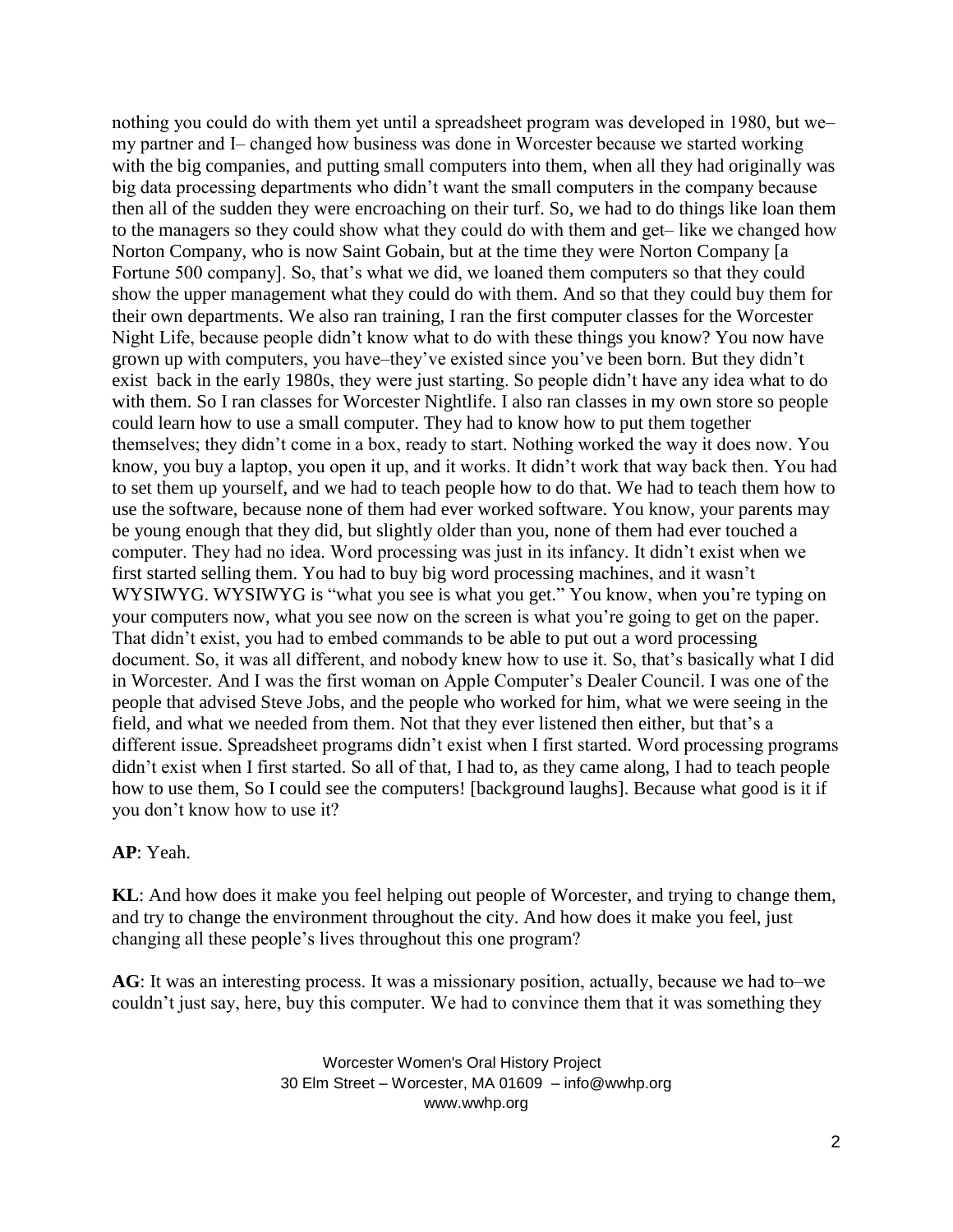needed and that they were going to need for the future, and then teach them how to use it before they would buy it.

**AP**: It seems that education has been part of your career even when you—were you expecting to educate people in these things? Were you part of a group educating people into these softwares?

**AG**: Well, I started as a teacher when I was in graduate school in computer science, I was always a TA [Teacher's Assistant] back then. And, actually, I had some very interesting students in my class who had gone on to have very high positions in the computer field. And, then when I moved to Worcester, no I was not originally expecting it. I started out teaching. I taught computer science at Clark University. And then I went to work for Digital Equipment Corporation, which no longer exists, but back then EVERY techie in the world either worked for Digital or Data General, the two mini computer manufacturers at the time. So I worked there for a couple of years, and then I went into business with my husband. We had a software [?] and then we opened the computer store. So yes, training at that point was something I had still always done and—but we know we were going to have to—we knew that people did not have a clue how to use these things. So I trained—one of the first things we did was start running classes in the store. And that was my end of the business. I had to made sure the customer service and the training was there, in place, so that we could sell these things, and that was part of-back then-when you bought a computer, you got some training involved with it. And then you had to pay for more if you wanted more. And [Interrupted by LB].

LB: So, as a wo-sorry I didn't mean to cut you off-As a woman, did you run into any-like anybody who didn't want to listen [laughing] or?

AG: Okay, are you ready for a story?

**LB**: Yeah, oh yeah [laughs].

**AG**: People would come into our store and in the beginning, it was just my husband and I, so he did the business end of the business and I did the sales and the repair. I did the sales all day, and did the repair at night after the store was closed. That was the only time that was left available. When managers–or men–would walk into the store and say, "can I talk to somebody who knows something about computers?" I would say, "Yes, you can talk to me". And they would say, "No, we want to talk to someone who REALLY knows something about computers." I got so sick of hearing it—that line. So it became the big joke. So I said, "Okay," and I'd call in my husband because obviously he was a man, so he'd sit down and he'd start talking to them, and they would tell him what they were looking for. And then my husband would say, "Well, you know, I really do have to bring in my expert who knows about this. Alright, is that okay with you if I bring in the expert?" And they'd say, "Yes." He'd call me back in [laughs]. And then I would look at them and I would say, "Would you like a cup of coffee?" And they'd say, "Oh yeah!" And then we had programmers, you know for other software purposes, so I'd say, "Oh Jared–or Rick, will you please come and get this person a cup of coffee?" And they'd say, "Oh what would you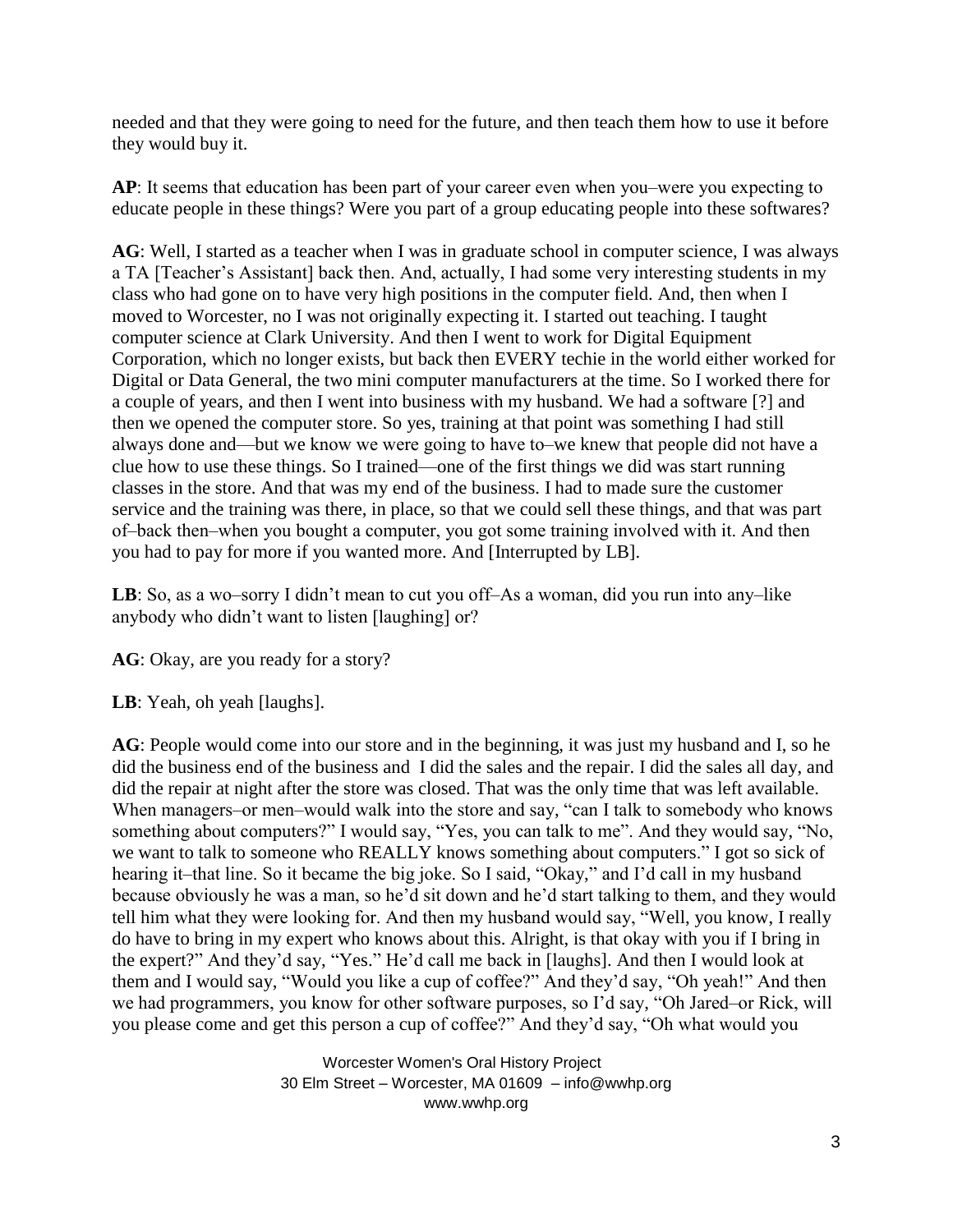like?" You know, one of the boys, they knew I'd never ask them for a cup of coffee–to get me a cup of coffee–but it all became part of the joke, that everybody listened to me because I was the expert. And then of course at that point, they had no choice but to talk to me if they wanted to hear about it [laughing]. So yes, I did run into that, quite a bit.

## **LB**: Yeah.

**LB**: And then also, what has growing up–like–in Worcester led you to the position that you're in now?‒or‒to starting with computers?

**AG**: Well, [laughs] I started in computers before I moved to Worcester. My husband and I met in automata theory class. That's spelled a-u-t-(long pause)-0-m-a-t-a, automata. That's the mathematics behind computing. So we were both in graduate school in computers. He moved back before he actually graduated because his father offered him a position to put in a computer system for his business. So that's how he got started in the software business. My husband has only ever worked for himself. And then when we got married, I moved to Worcester, and like I said, I didn't work with him in the beginning. I went to teach at Clark University, and then I went to work for Digital. And finally, he called me and said, "I need help in the software business, will you come and do my documentation?" Which is what I did for him, I wrote the documents on how to use the system. So that-that's how we got started in that business, and part of the software business is we'd periodically sold hardware, and it was minicomputers, it wasn't the micro computers that are now-to go underneath the software we would develop for people, and we had a distributor come and ask us if we would open one of their chains-one of their franchises in Worcester, for them. And we thought, Oh, well that'll drive people into our software business, so we said we'd look at it. And decided, that we could make more money for ourselves if we just opened our own store and didn't open their franchise. So that's what we did, and it ended up being the tail wagging the dog. We grew it from nothing in 1979 to a 4 million dollar a year business with 28 employees in 1984 and we sold it.

AP: So, where was—when was your first introduction to the world of computers? It was also—the birth of it, and-?

**AG**: Well the birth of computers started all the way back in the 1940's. But, I was introduced to computers in college actually. Our high school didn't have–there were teletypes back then and stuff was paper tape. So-and cards-so this is-you know, I was there in sort of the infancy of it. It had been in business through the 1950s and the 1960s. There were big computers, like IBM [International Business Machines] computers, and you had to be a college or a HUGE business to be able to afford one of those things. They were HUGE. They were bigger than the room we're in now. And-but, through mistake, when I went to the University of Illinois, instead of being in Mathematics, they put me in Mathematics and Computer Science. So, I said alright, I'm going to try this computer science class. And I enjoyed it.. A lot. And I just decided that computers were the way to go for me, not just math–and well actually, I'm really more of an engineer because math gets to the point where you can't touch it. You know, after calculus–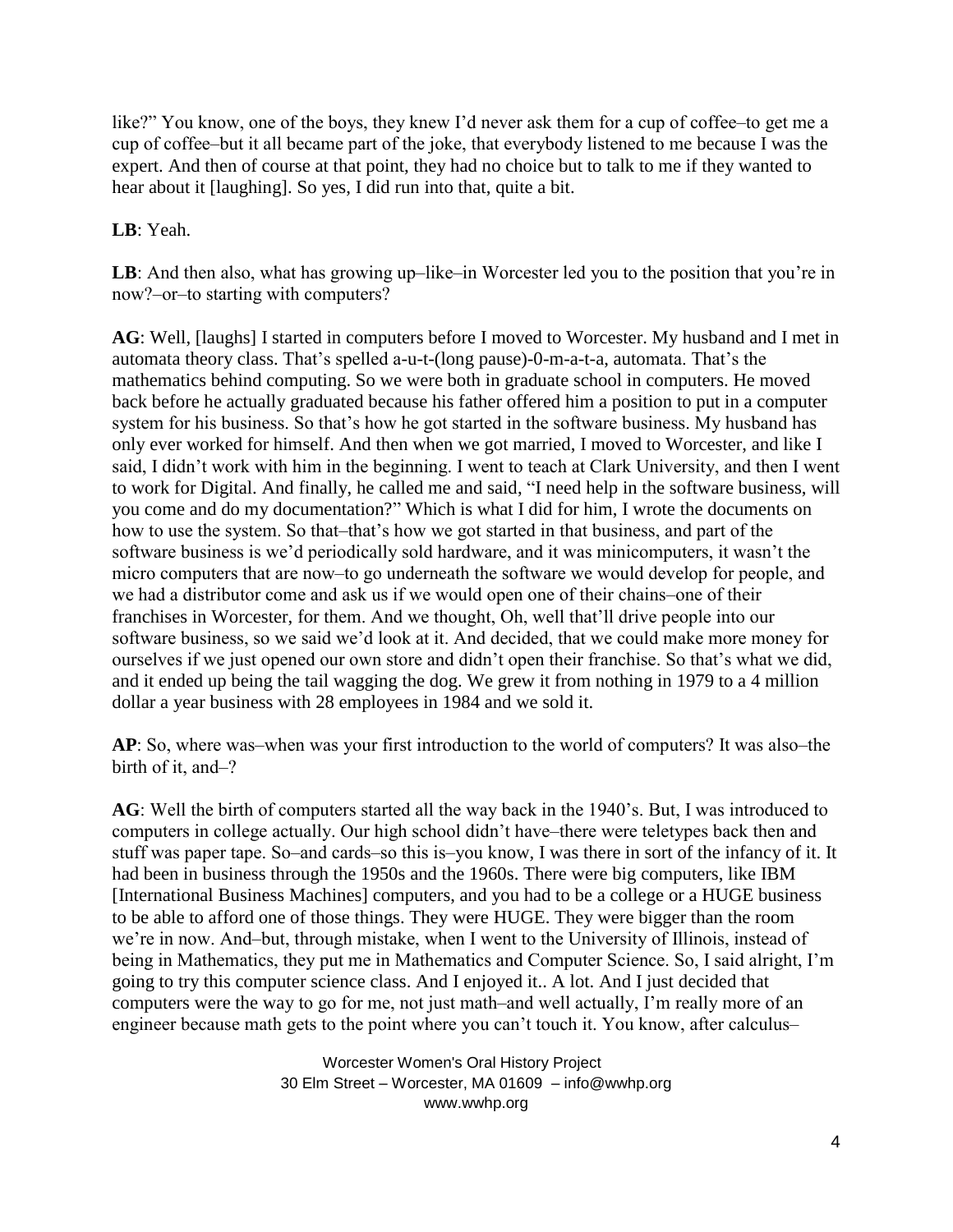maybe some differential equations–there's still solving real world problems, but once you get into abstract algebra or real analysis, it's-it's all mental. And, I need to be touching it, so I went to computers, but there were no undergraduate degrees in computer science. Back then it was only graduate degrees. So, I decided to get my masters in computer science. And I didn't go on for a Ph.D. [Doctor of Philosophy] because once you got past the master's level, you couldn't touch it anymore–either it was all mathematics–and that's why I got out of mathematics and went into computers. So I stayed at the master's level and so, that's how I got into it. So I brought it to Worcester with me. I didn't learn about computers here. But not until college. You know, because when I started in college, and even when I first started teaching at Clark, taking a class in computer science meant programming, and it meant turning a deck of cards in at a window. It wasn't – you didn't sit and type at a screen.

**AP**: How do you go about-before your graduation-or after graduation, like you said, bringing the computer to Worcester? What were some of the first steps you needed to take to do that? [well] To get to the point where you wanted to be?

**AG**: Well, like I said–I mean first of all, computers were sort of already here. I mean, I started my first job in Worcester was teaching computer science at Clark University, which was a liberal arts school. We were in the basement of the–I'm trying to think–were we in the library? I don't know. We were in the basement of one of the buildings, and–a necessary evil–I mean it was not a prestigious place to be at Clark University, because they were a liberal arts school, you know this was—now you can get a degree in computer science there too. So I didn't bring computers, but I did bring personal computers to Worcester. We just happened to be at the right place at the right time, and recognized it. I've sort of lived my whole life on serendipity say, "Oh, I'm right here at this crossroads right now, which way should I go?" And when we saw the personal computers, and we said, hmm we're gonna do that. So, it just was-it was sort of serendipity, it came about because we already had our software house.

**AP**: Do you find it to be–I hear–You said the word we, we–

**AG**: My husband and I were partners at the time in the business.

**AP**: Do you feel it was very important, since the beginning—while you were in college also, to be part of like a team to move forward where you wanted to be with computers?

**AG**: No. Not necessarily. As far as I'm concerned, in the beginning–and I know this goes contrary to everything they're teaching in education now—which they're even trying to get grammar school children to learn in teams. I don't believe in teams in the beginning. I believe the beginning, learning–you need to do it on your own. To learn computers, you've got to make the mistakes. Even here, when I taught here at Assumption, I never gave team projects because when I tried it, I found the one person who was good at computers was the one that sat at the computer and did everything, and everybody else just watched and kind of talked as opposed to learning it on their own. So, when I started teaching computer science here, I never gave a team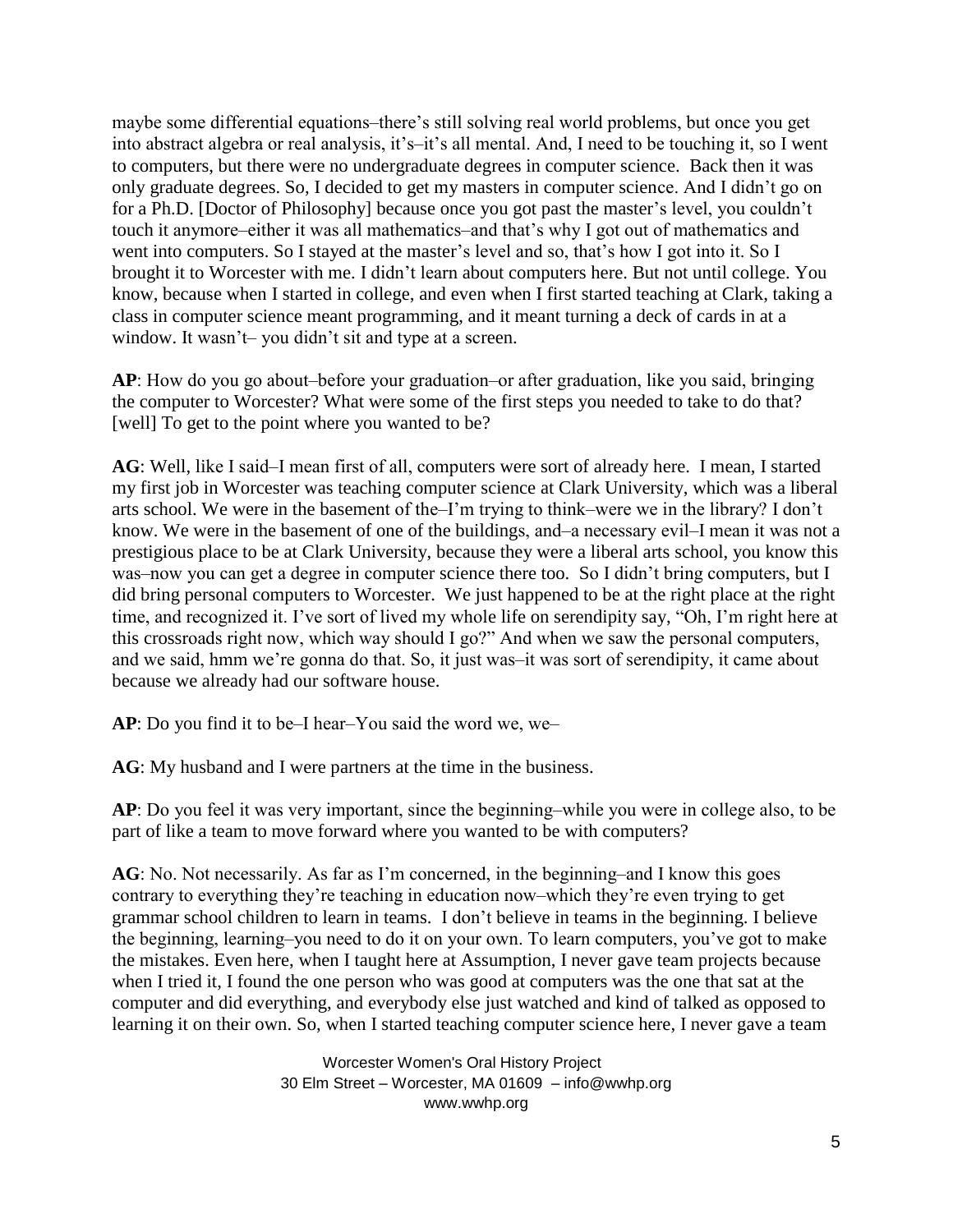project. Because, the only way you learn it is to try it, not have it work the way you think it should, and then figure out why didn't this? That's how you learn it. Working in a team, if everybody in the team is equal and you all talk about the problem together, that would be okay, but it doesn't work that way. Which is why I think it should be a solitary sport, to begin with [laughs].

**AP**: I also know you have–like I said, in the beginning, that we had a design class... and in design specifically, it was very-inDesign, it's very structured on structure grids, and texts-how have you communicated some of your work in computer to design? Especially in working with Adobe and inDesign and all that?

**AG**: Well, actually my background is not in design. I read a lot of books to be able to teach that class so that I knew the rules. My sister happens to be a graphic designer, so I would always run things by her too. Design is not my strength, I can follow the rules and so the stuff I create visually looks okay, except it all looks alike because I'm not an artist. But, I sort of grew up in that because of my store back all the way into the 1980s. PageMaker was the original graphic design program, which kind of changed the industry. Up until then, in order to have something type set, you needed to go to typesetting equipment and stuff like that, and for the first time, it got brought to the personal computer screen. And people could finally use a program. So that's when I started doing it, and I started putting out store newsletters using PageMaker. And that's when I actually bought my sister a Macintosh and said, "You've got to get off of your hand done stuff and start using computers." It took me awhile to get her-to convince her that she needed to do that, but back in the 1980s, people were just beginning to use this program. But I grew up with that program. Which is why I ended up teaching here as well, because I watched it progress right along. And then, why PageMaker lost the market and cork took it over, and then Adobe took it over from Quark, that's a whole business discussion. But that's not part of this.

**AP**: How were you able to balance priorities in your business? I know you mentioned earlier that you were the expert, I'm sure you had responsibilities on that, when you had to have team meetings, which I'm sure you guys had to, how would that be distributed when it came to clients?

**AG**: Oh, well, as the store grew, we had different people who did different things. I mean, I was as much an expert as anybody because I used the stuff. But my job, once the store started to grow, sales got-I didn't do sales anymore, we hired a sales manager. I had to bail him out every once in a while. When I say bail him out, my job at that point was customer support and service. So that we could answer the questions because there always were questions. You know, people had to have somebody to call. And now of course you're used to paying for calling and asking questions, but nobody wanted to pay for anything like that back then. And you know, we had departments for that. And we had a department that tested everything and made sure that computers worked, and delivered them. And so as we specialized, I hired people to actually do the training for me and just made sure they knew what they needed to know. I started managing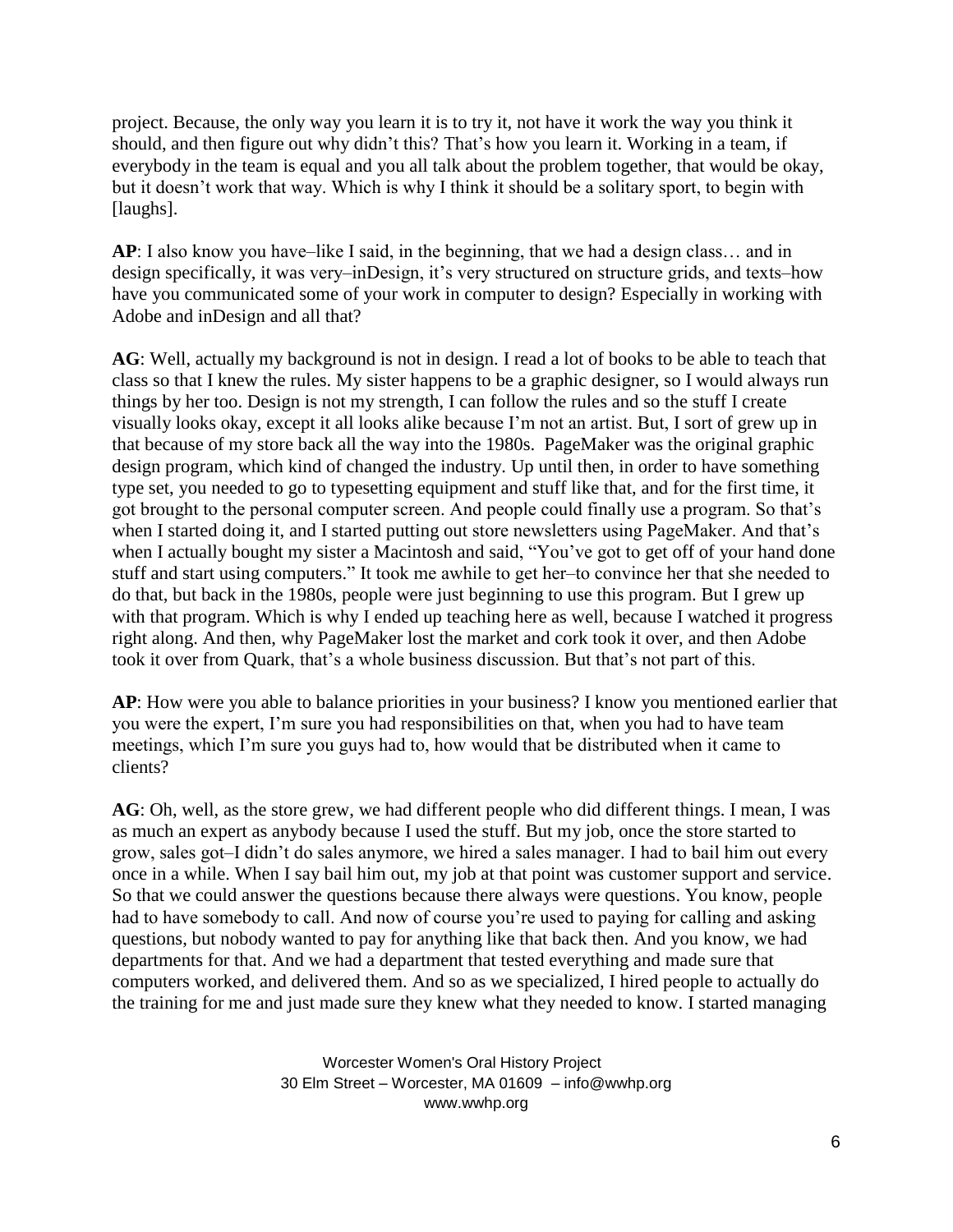the departments as opposed to doing it all myself. And I'm not exactly sure how we morphed into this—what was the original question? [laughs]

**AP**: Prioritization.

**AG**: Oh, prioritization. Yeah, and that's what happened. And my training people, you know, one would specialize in one software package and one would specialize in another. And one of the things you learn is that, no matter how much you work at it in your training department, unless you're out in the field, they're always going to hit something you don't know, because they're using it to the max, where you're not. You're just experimenting with it. So, there was always interesting problems with that too, doing customer support.

**AP**: I know you mentioned that you sold your business. Was having about 24 employees, your partner, and yourself. When was it the right time to sell the business? How do you communicate this to your team as well?

**AG**: Another store owner that we met a week before we actually opened our store, we met him, at an Apple dealer meeting. And he was in Westport, Connecticut, which was geographically far enough away that we weren't competitors for the same people, but close enough that we could help each other out, ask each other questions. "Have you had this? What have you done with this? Do you have an extra one of these printers?" We'd call him up and say, "We need a printer right away, do you have one?" And so we'd send somebody the two and a half or three hours to drive there and pick it up and bring it back just so we can have one right away, things like that. And we had gotten to the four million dollar a year, and if you know anything about business, going from four to five million dollars a year to ten million dollars a year is an entirely different track than being at four million dollars a year. And I didn't think we had what it took in terms of the infrastructure to grow us to that next level. And some of our competitors were buyingbecause they were buying in volume-things so much cheaper, than we could get, that our friend Seymour who's the one in Westport Connecticut, decided he was going to open a chain-he was going to create a chain of computer stores so we could have buying power. And one of his ways of going about doing it was to buy successful stores and just put them all together first, and then cookie cutter them later. You know, then decide how do we make them look like they're all part of the same chain. But just keep them going, but buy in bulk. And he made us an offer that we decided at that time and place–I mean we hadn't thought about selling until then. But we said, you know, this makes a lot of sense. We don't have any problems doing this. So, we sold our store to him. Which is why we sold it. And after that it was a very interesting business study that‒He had gone to venture capital to have enough money to get the infrastructure. He didn't do it the way I would have done it, he was much-I thought he was much smarter in business than I was, but maybe not. But he made a couple of mistakes in buying and infrastructure, and spent a little more. And the venture capitalists were vultures, and they decided he had spent too much money and they weren't making enough every quarter, and so they pulled the plug on him, which was their big mistake. We were Seymour's friends, so we were country bumpkins, you know, they were in the New York metropolitan area, so we had to be country bumpkins. And we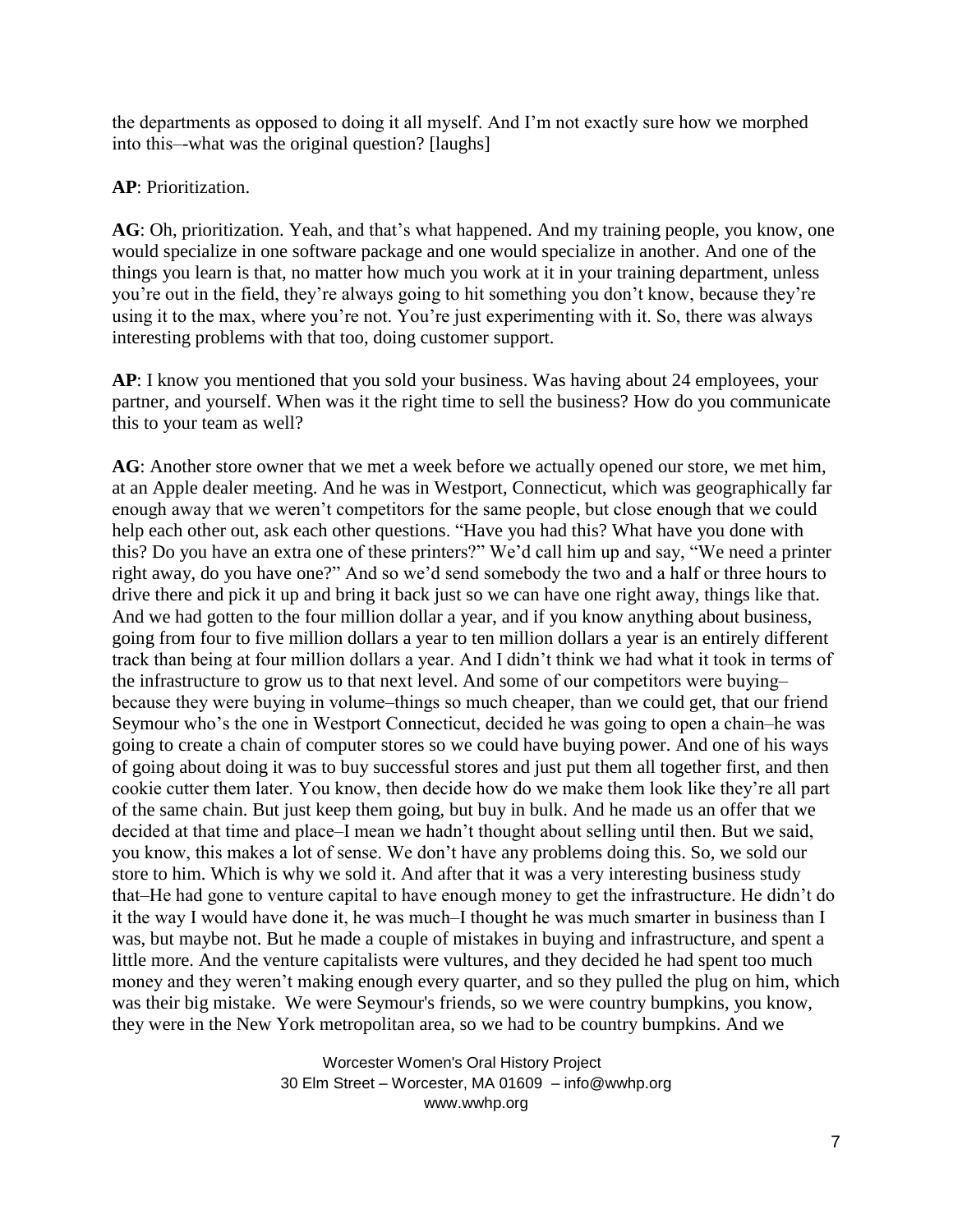watched them sort of drive all of this into the ground because they didn't know what they were doing, and they wouldn't listen to us, because you know, we were just supposed to say yes because they were in New York, and we were in Worcester and we were saying "No, you know do it this way" No, they knew what was right. And so finally they drove it so into the ground that they decided to merge with a 35 million dollar a year computer store. And because we still hadwere still part owners— we had some stock in this, we looked at it, and it's interesting because we took more dollars to the bottom line on our four million dollar a year business than this guy was doing in New York on a 35 million dollar a year business, so who's the country bumpkin? But, you know, that's business, that's a different subject. There was a lot of business involved in this. But that's why we sold, we said, "Oh, this is the way to go for us to get to a bigger, you know, buying power and bigger operation." and it was too bad he drove it into the ground, it would have been a great Harvard business study. But… it wasn't.

**AP**: Ahh, so you mentioned this person Seymour, from Connecticut. How important was relations between other businesses, other people in the field, and how much do you learn, and what's one of the most valuable things you've learned from those relationships?

AG: The relationships–there was an organization called ABCD, the Association of Better Computer Dealers, and we were asked to be part of that of course. And we would get together, and there were stores all over the country. And we would get together at Apple meetings or you know, other meetings-that we would have a meeting attached to that, so that nobody had to travel extra for that. And we all compared notes and war stories, and what worked in one place, you know, so we did all—the relationships were very important in terms of how to help—we helped each other grow better businesses, because you know, nobody works in a vacuum. It doesn't work that way, and that was very important and very instrumental. That group did help us a lot.

**AP**: What–I see that you went to a conference, did you go to any other conferences besides the Apple meetings?

AG: Oh yeah, we went to everything and don't–okay so this is 19–this is 2017, and so now we're talking what, 30 years ago? More than 30 years ago? [laughs] So, yes, we did– we went to Comdex, we went to–there were all kinds of conferences that may or may not even still exist. I remember we went to the big one, I think Comdex in Las Vegas, and we went to ones in New York, and, they weren't just Apple ones. So-yeah, I mean, I don't even know, I'm not in that-I've stayed out of that business, so I don't even know what currently they do, but..

AP: To a level of like–cause you guys are pretty much entrepreneurs–[always] So, yes, some people–some people feel much more comfort–comfortable working for somebody. Have you ever had a job that you worked with someone else in the field before you were under yourself?

AG: Yeah, when I worked for Digital. [yeah] And I found that I didn't fit there very well. I'm–I learned my lesson right then and there that I'm really an entrepreneur. I went to work for Digital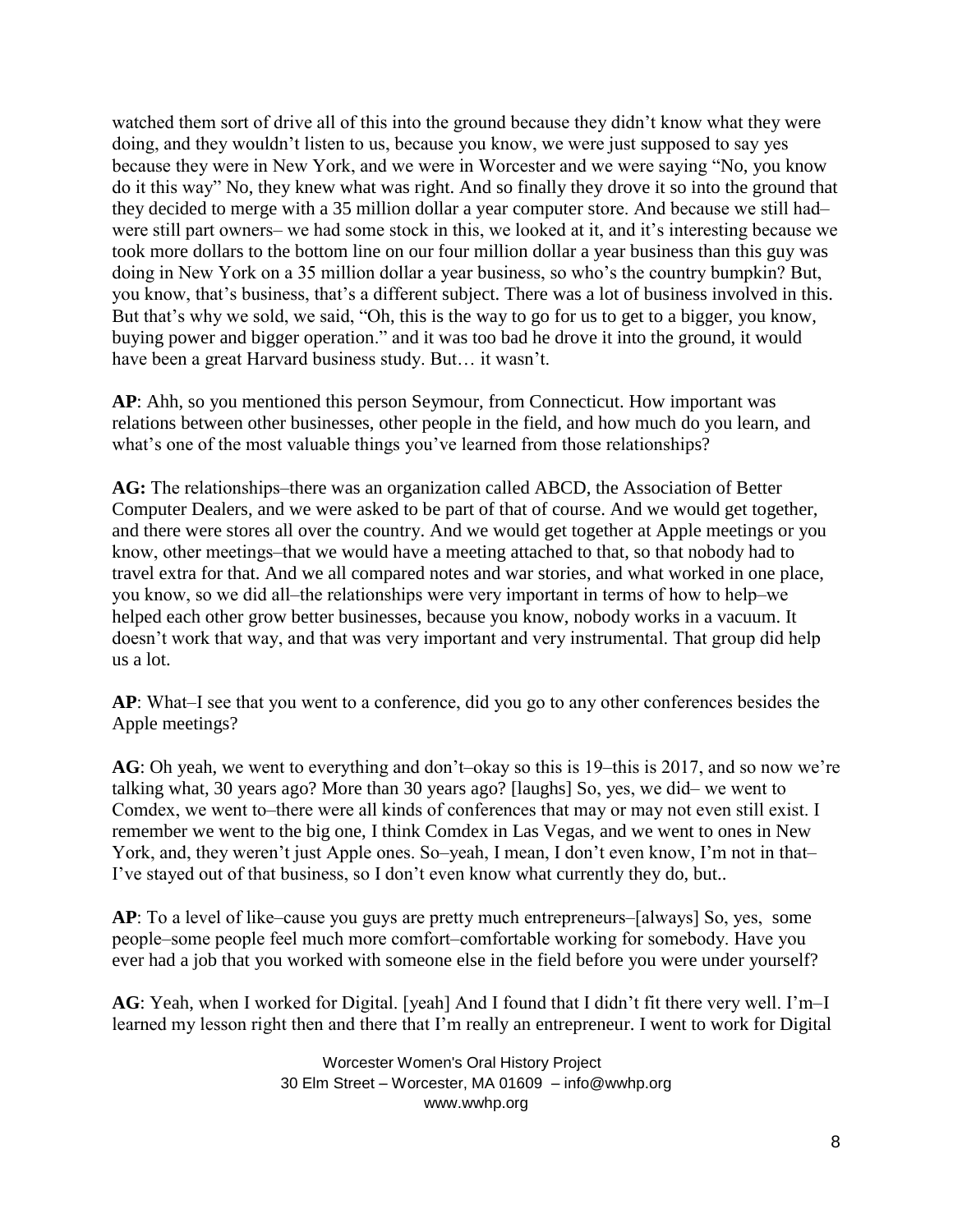after Clark University and, they had a big ad in one of the computer trade journals. It says the kind of people we are looking for are probably aren't looking for jobs. And they were looking for technical writers. And I said oh, I can do that. And it was interesting because Digital at the time, mostly was hiring English majors to do their technical writing. And-because they wanted people who could write–engineers and computer people, according to them, typically couldn't write. Well I was one of the anomalies that I was a computer person that could write. But, they hired me, and the problem with having English majors write computer manuals-they would say stuff like well if you press this button, this may happen. And I would read it and say, it may happen? [laughs] When won't it happen? Will it happen or won't it happen? You know, it's black and white, it's ones and zeros, does it happen or doesn't it happen? So I started writing computer manuals and I went for my first review, and they weren't used to having computer people write their manuals. And because I wasn't an English major, they put me kind of at the lowest rung, which was interesting, and you know, employees talk to each other, and I knew I was making one of the lower salaries. It was still an acceptable salary, but it was a lower salary. And so I said to them, I should have at least a double promotion. Do you know that your senior technical people are coming to me with questions? And I'm just a lowly associate. And they said, well you can't compare yourself to somebody else, and we can't give you a double promotion because you haven't taken any classes. You know, they offered their own classes internally to learn. And I said, what should I have taken? I asked to take a senior software developer class and they wouldn't let me because it didn't go with what I was writing about. They said, "Well you should have taken basic programming." And I said, "Well I've taught it." "Well then you should have taken FORTRAN programming." I said, "I've taught it." "Well then PDP11 assembler." "I've taught it." [laughs] What should I have taken? And they were like "Uh.. Uh… I don't know. They didn't give me a double promotion, but about six months later-way before I should have gotten another promotion, they did give me the next promotion. They said–I can't–they–it just– but to me, I should have had it right then and there, but the people who they were–you know, that my boss worked for, they were too scared to try to fight for somebody for this. They did manage to move it sooner, you know, so they did get me what I wanted within six months. But, I just said I can't take this red tape. You know, I need to work for myself, and I've worked for myself ever since. Except teaching here at Assumption–that was working for the college, but they pretty much let me teach at the things-what I wanted to teach anyway so, it was more or less working for myself.

**AP**: I know that since—when did you began to just focus on your career? It seems that up until now, since you started–'till now, you've just kept going, and going, and evolving and doing new things. How important is that to you? How–cause I personally–just personally, I feel satisfied–I don't feel satisfied just doing one thing, I always feel like I need to do more, more, more, more. So I feel like I could relate to that at that point. I mean not as much because you're like up there. But… How important is that to you?

**AG**: It's very important to me. First of all, I don't ever intend to retire, if I can help it. Everybody I know, even the smartest people I know, as soon as they stop working, they get mentally old. And, you know, they stop being flexible, they stop being able to turn on a dime and do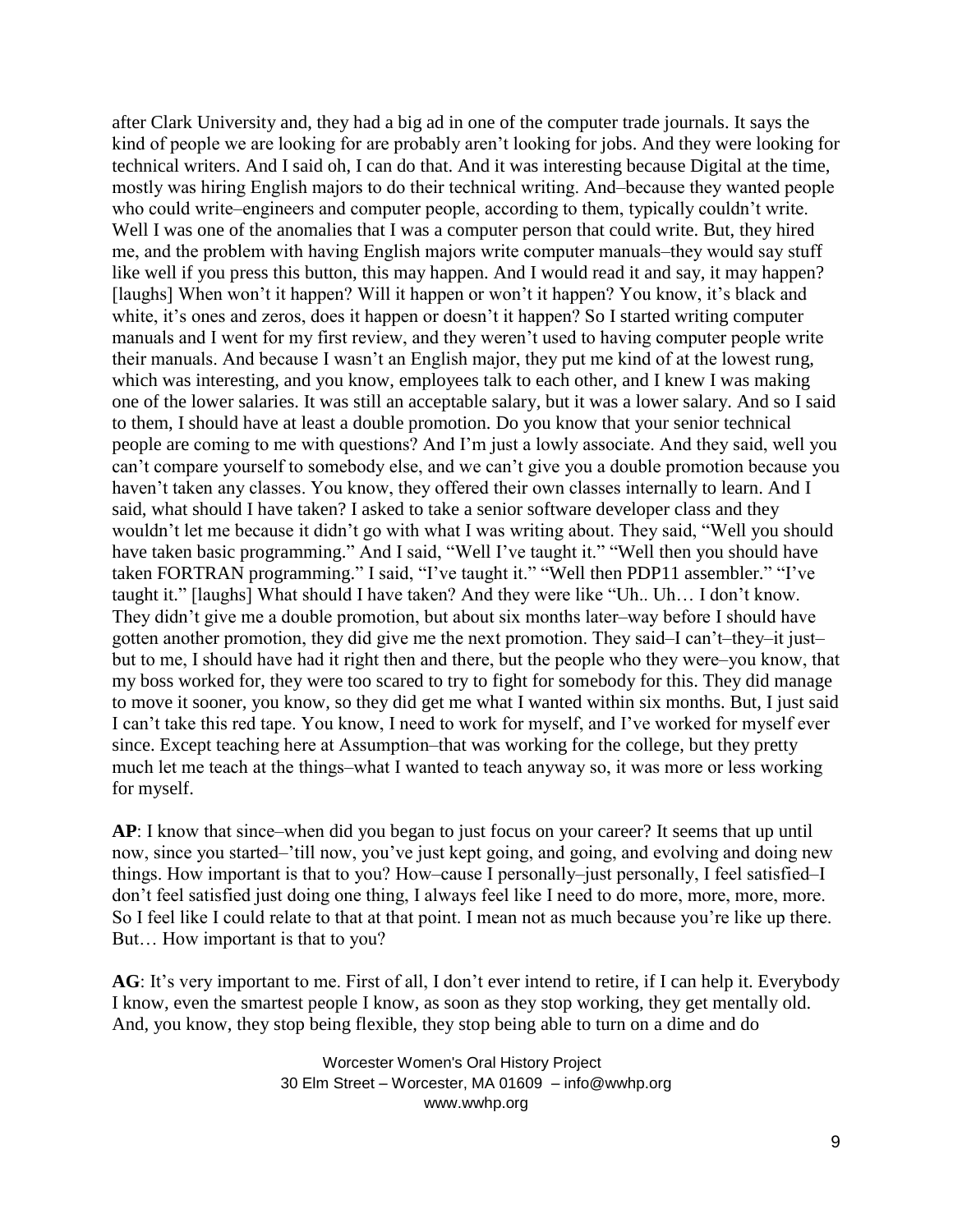something else, and I don't want that to happen. But, you know, I worked full time when I had my store, and I had my children after-during, I had my boys when I had my store. So when we sold it and we finally extricated, it took another couple of years to extricate ourselves from that, I decided to stay home with the kids for a while, which nearly killed me. I am really not wired to be an at home mom. I did it, but I'm not wired that way. And I had my daughter, and, as soon as she went to kindergarten, I no longer-with kids-didn't want to put in the 80 or 90 hours a week at least, that it takes to start a new business. Okay, because don't kid yourself, having your own business is not a 40 hour a week proposition. And, besides the fact that I really didn't want more employees because then you've got to make a payroll, and then running a business is a HUGE responsibility, because you're not only in charge of your own life, you're in charge of all the lives of the people that work for you. And, so, I decided I was good at running a business, so that's when I opened my shingle and said okay I'm going to be Andrea Goodman, Swamp Drainer. And, that comes from the old business saying that when you're up to your ass in alligators, it's hard to remember that your mission was to drain the swamp. And I became a COO and CFO for hire–That's Chief Operating Officer and Chief Financial Officer–for small businesses. So people could hire me to help them with their businesses the way I helped grow my store. And, so I've actually been doing that since 1994, I've been consulting to small businesses, so I do work for myself. It's-it's not actually a business-yes, I have a business card, I have a business phone, and–but, I basically bought myself a job. Okay, there's a difference between having a business and buying yourself a job. When I'm not working, I'm not earning money. When I'm not working, my business doesn't go on. So that's why I say I bought myself a job, not have a business. But what I do is I help other small businesses, I go in and I consult them and help them take more to their bottom line and improve their procedures to make things in the business run more smoothly, which is basically what I had done for my store. And I've done that for you know, 1994 to now–23 years. And I'm still doing that. And I was teaching at Assumption part-time since 1999 because I could and I love teaching.

**AP**: In closing, one of the questions is, what's one of the biggest lessons you could inform to students, people who want to be entrepreneurs, people who want to do something, in the field or not?

AG: Oh it does-being an entrepreneur doesn't matter what field you're in. One of the things I've found, and one of the reasons I've stayed in business for 23 years is, I've found that entrepreneurs are typically good at what they do, and not great a running a business. And I found I was great a running a business. So, my philosophy is, do what you're good at, and hire what you're not good at. So, for example, if you want to start a design business-you were always better at design than I was-your designs are really incredible, okay, and they all look differentmine all look the same. So if you wanted to do something like that, running the business end, and how you get paid, and how you structure your contracts with your clients, and things like that, if that's not what your strong at, hire that. Okay, can you work–force your way through everything? Yes you can. I mean is what I do now rocket science? No. But it's experience, and I know a lot of the pitfalls now because I've seen it. I've watched businesses pay their bills with withholding taxes and get themselves in trouble with the IRS [Internal Revenue Service]. I've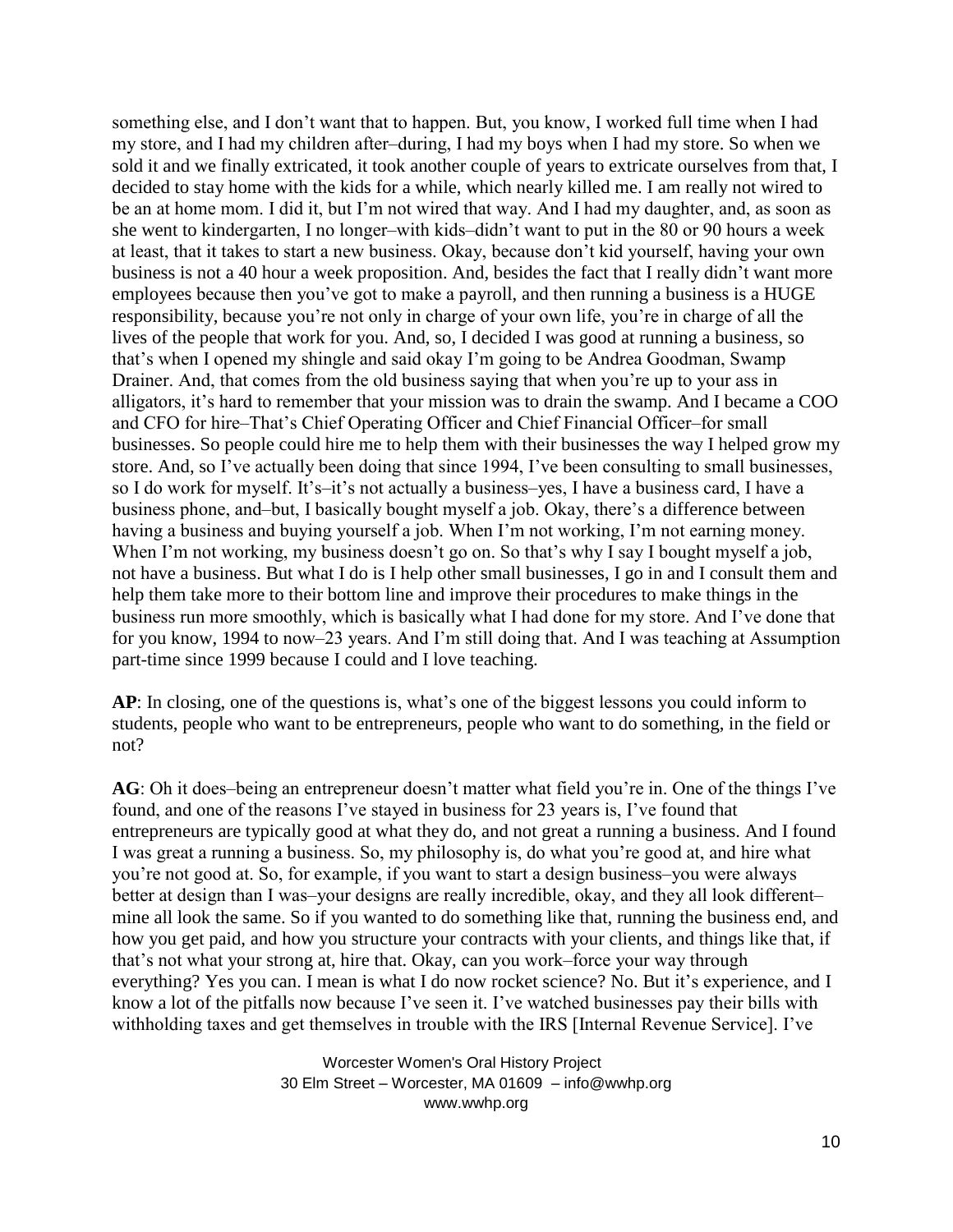watched businesses do all kinds of stupid things that they should know better. I had somebody come to me just this week and say, "I want to earn a million dollars this year, how many clients do I need?" And I'm like, "What are you selling?" You know, that-that doesn't even make sense–that question doesn't even make sense. You know, so [laughs] you need to talk to somebody who knows what they're doing so that your business, it—running a business is a serious juggling act, so you've got to be prepared for that. You've got to be prepared to not take money. So if I were to talk to students, I'd say, first of all, don't up your lifestyle until you can help it. Live your life as a poor college student for as long as you can, and pack away as much money as you can. Because once you up your lifestyle, it's hard to go back. So you know, pack it away. That's what my husband and I did before we opened our business. I mean, we were each earning money, and we put away one of the salaries. So that you've got a backup, you've always got to have a backup. Not only with computers, but in your life. [laughs]

**AP**: Another separate question.

**AG**: Sure.

**AP**: Mentioning about money, did this person saying, like I want to make million dollars, how much do I have to sell. Has at one point ever, money been your motivation?

**AG**: No. And, you know, actually, if money's your motivation, you're not going to stay in business for real long. If you don't love what you're doing, it's going be tough. There's an old trading saying, bulls make money, and bears make money, and pigs get slaughtered. Actually, the chain that wanted us to open their franchise, they were in it for the money. And they went out of business way sooner. I know why the chain that bought us went out of business and it was stupidity. But the other one was in it for the money, and they were pulling way too much money out. They were making stupid decisions because they wanted the quick buck as opposed to the long term. You make very different decisions when you're in it for the long haul, or the short haul. And my advice would be, if you guys are interested in starting businesses, you want to be in it for the long haul. So don't be in it for the money, be in it for whatever is your passion.

LB: Also, going back to, like, when you had kids, did you ever struggle with keeping up with work and kids at the same time?

AG: Oh yeah, it's a real juggling act. And I was very lucky–well actually when I went on maternity leave and had the boys, I was gone for five months and finally one day my husband called and said, I can't do this without you anymore. And he had hired eight people to replace me [laughs, astonishment]. I mean, business had grown too. But, yeah, it's a real juggling act. And I was very fortunate that we had grown enough that, I could work three days a week, and be home four. So I worked Tuesday, Wednesday, Thursday, and it-I, I really-one of the things I learnedyou know, everything is a juggling act. I hired somebody to come in and take care of my kids for those three days a week. But nobody is as invested or cares about their education or how they learn or anything, as you are. And so there are tradeoffs, and it is hard. And you come home